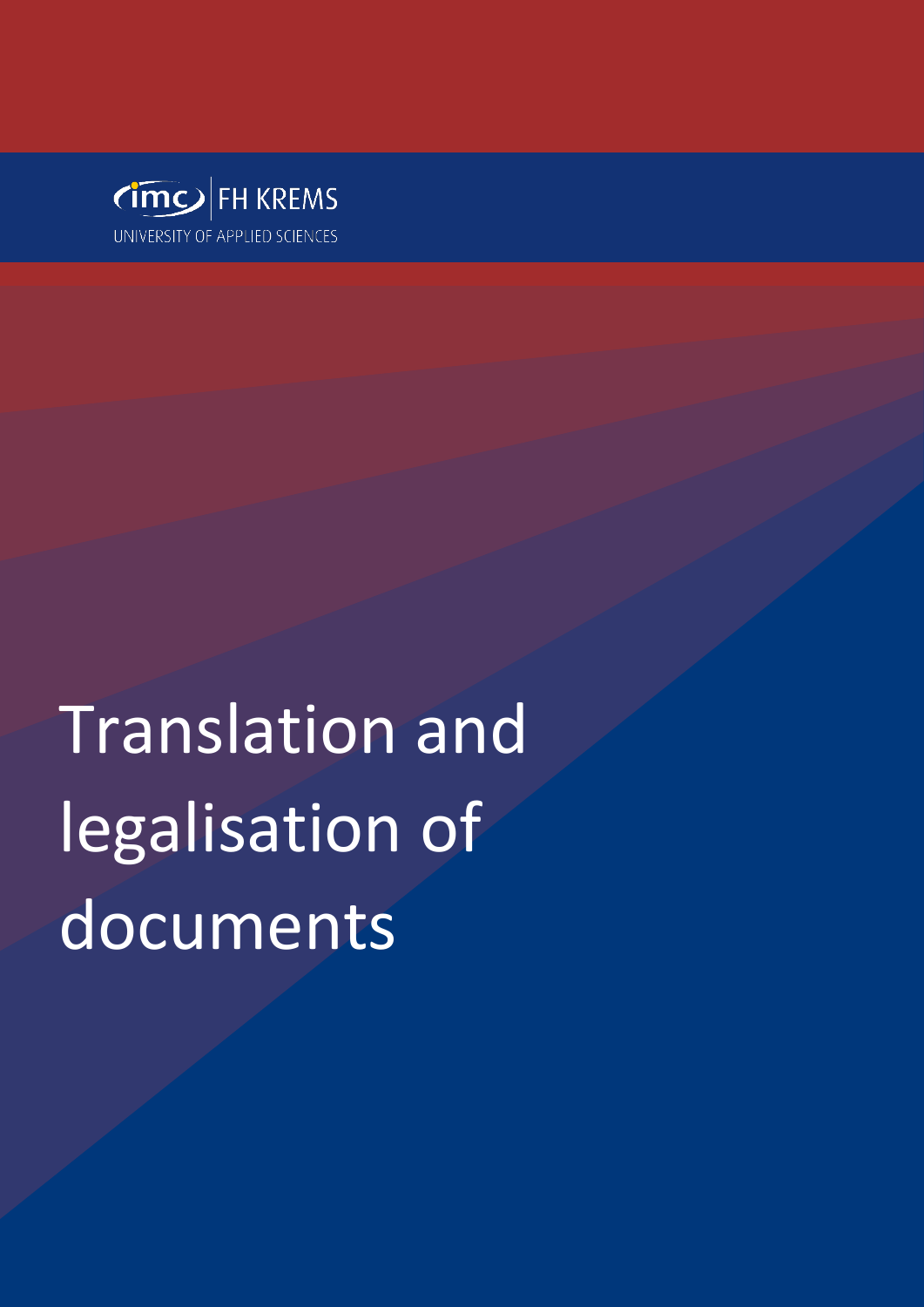## **Translation and legalisation of documents**

## **Translation**

Applicants with international certificates must have their documents that were not issued in German or English translated into German or English by an officially registered, certified translator.

The original document should show all required stamps of legalisation before being subject to translation, so that the various stamps can also be translated.

#### **Important:**

Please note that the translation must be firmly attached to the original document or to a legalised copy of it in order that it is accepted as duly legalised document.

As a general rule, only the complete upload of your (translated and certified) documents must be carried out first during the course of the online application. As a first step, the fulfilment of the entry requirements will be assessed on the basis of the uploaded documents. Should an additional postal submission be necessary, you will be contacted individually.

In the case of an allocation of a study place, the original, admission-relevant (translated and legalised) documents must be presented in person at the start of the studies.

## Certification / legalisation

## **Documents issued in Austria:**

- No certification or legalisation of original documents is necessary.
- The upload of the fully scanned documents within the online application is sufficient.
- The original documents have to be presented at the start of studies.

## **Documents issued in German language in an EU member state:**

- No certification or legalisation of original documents is necessary. However, if necessary a notarised copy can be requested.
- The upload of the fully scanned documents within the online application is sufficient.
- The original documents have to be presented at the start of studies.

## **Documents issued in a non-German-speaking EU member state:**

- Translations into German or English by an officially registered, certified translator is necessary, if the documents were not issued in English.
- Copies and translations must be legalised either by a public notary or by the issuing school or institution of higher education.
- The upload of the fully scanned documents (original plus translation and legalisation) within the online application is sufficient.
- However, a postal submission of the documents can be requested on demand.
- The original documents (original plus translation and certification) have to be presented at the start of studies.